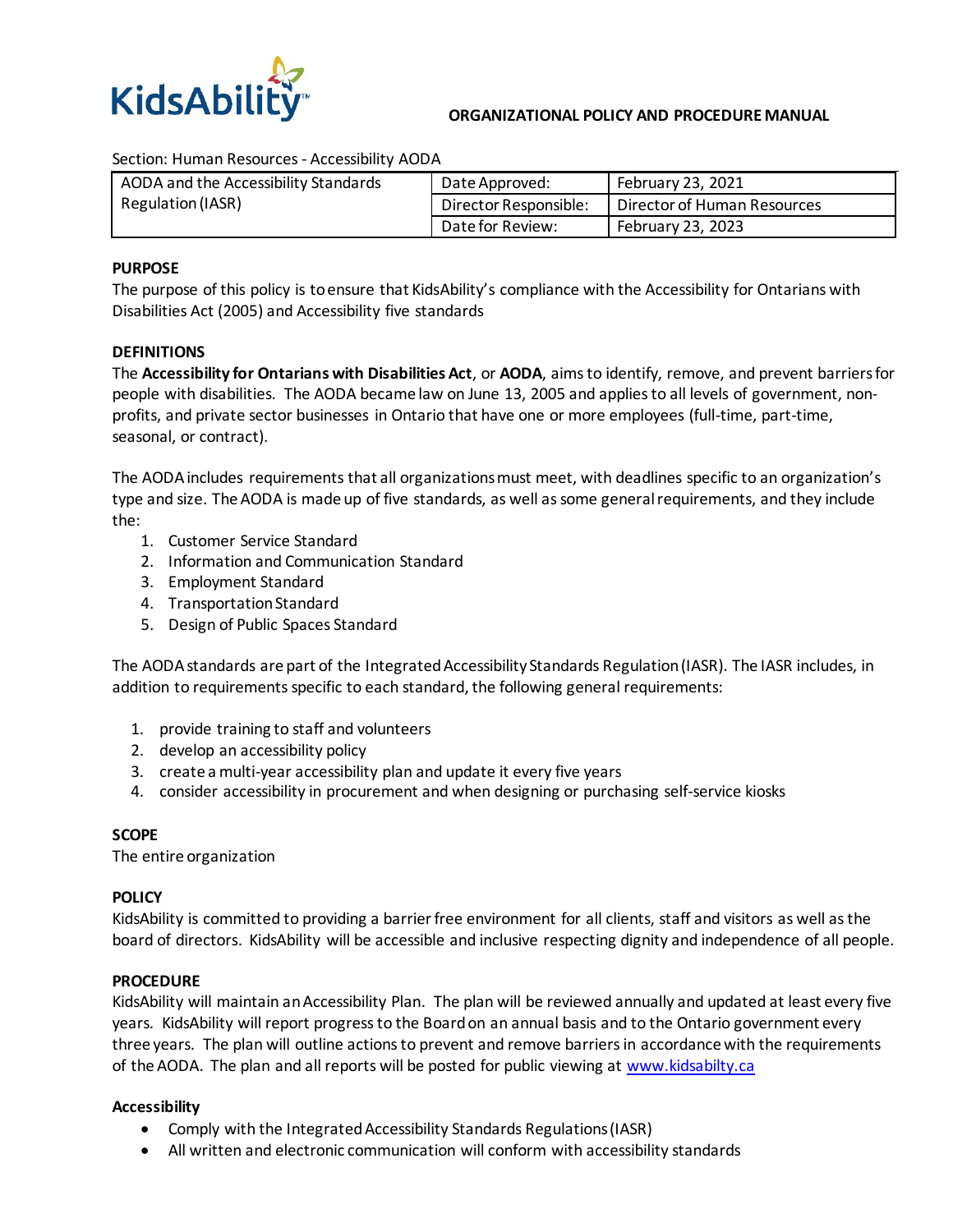- Alternate formats for electronic and written materials will be provided upon request
- Physical environments will be free from barriers
- Provide emergency information in an accessible format and, if requested, provide employees with disabilities individualized emergency response information
- Arrange for appropriate accommodations to support people with disabilities in the workplace, as students and as volunteers. Such request should be directed to the Director of Human Resources

### **Customer Service**

KidsAbility shall provideservices orfacilitiesin amanner that respectsthe dignity and independence of persons with disabilities. Please referto the AODA Customer Service Standard Policy for further information.

### **Information and Communication:**

KidsAbility has created a process for receiving and responding to feedback that are accessible and prominent on our website. The KidsAbility website and web content conforms to WCAG 2.0 Level AA. All documents can be made available in accessible formats and communication supports can be provided if requested. All AODA policies and protocol are posted on our website and are available in accessible formats if requested.

### **Notice of Temporary Disruption**

In the event of any planned or unexpected disruption of service, KidsAbility endeavours to advise all clients and visitors promptly. For planned disruptions, such as all-staff training days, notices will be clearly posted at the site and on social media/our website indicating the date, time and anticipated length of the disruption, and any alternative facilities or services, if available.

For unexpected disruptions, such as closures due to inclement weather conditions, KA places notices on our website, social media, voice mail and with local radio stations (see below) as well as on the agency voicemail services and website [www.kidsability.ca](http://www.kidsability.ca/) .

> 570 NEWS – [newsroom@570news.com](mailto:newsroom@570news.com) CBC KW - [yournewskw@cbc.ca](mailto:yournewskw@cbc.ca) 91.5 The Beat - [info@915thebeat.com](mailto:info@915thebeat.com) Magic – [darren.baxter@corusent.com](mailto:darren.baxter@corusent.com)

### **Training**

KidsAbility will provide training to employees, students, volunteers and board members on Ontario's accessibility laws and on the Human Rights Code as it relates to people with disabilities. Training will be provided in a way that best suits the duties of employees, volunteers and other staff members. Training shall be developed and implemented as outlined in the multi-year accessibility plan.

KidsAbility will provide training to employees, volunteers, and others who deal with the public or other third parties on their behalf. In addition to providing training to all existing staff, all new staff members, volunteers and students will receive training as part of their Orientation to KidsAbility.

Training will include:

- An overview of the Accessibility for Ontarians with Disabilities Act 2005, and the requirements of the Customer Service Standard
- KidsAbility's plan related to the Customer Service Standard
- How to interact and communicate with people with various disabilities
- How to interact with people with disabilities who use assistive devices, require the assistance of a service animal, or require the assistance of a support person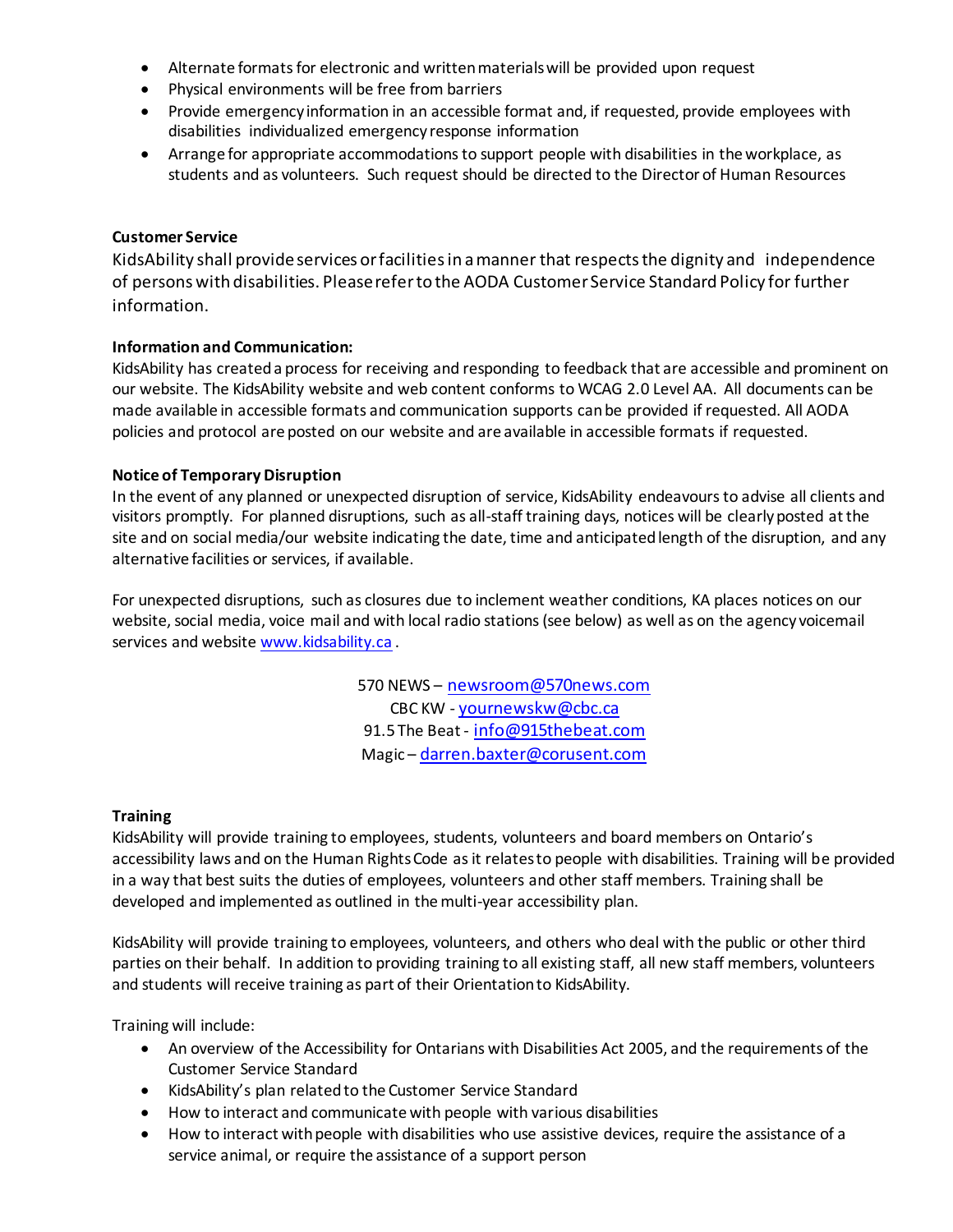- How to use the equipment or devices available at KidsAbility that may help provide services to people with disabilities
- What to do if a person with a disability is having difficulty in accessing KidsAbility or its services
- Any changes or updates to the regulations or this plan

# **Workplace Emergency Response Information**

KidsAbility is committed to providing employeeswith disabilities with individualized emergency response information when necessary.

When requested KidsAbility will:

- Provide individualized emergency response information
- Obtain the individual's consent to share the information with anyone designated to help them in an emergency

Review the emergency information when:

- The employee is new to the organization
- The employee changes work locations
- The employee's overall accommodation needs are reviewed
- KidsAbility emergency response policies are renewed
- Annually upon the anniversary date of the issuance

### **Employment**

KidsAbility is committed to fair and accessible employment practices. When requested, KidsAbility will accommodate people with disabilities during the recruitment, assessment and hiring process. KidsAbility shall notify internal and external job applicants that where needed, accommodations for disabilities will be provided upon request, to support their participation in all aspects of the recruitment process.

### **Accommodations**

KidsAbility is committed to assist employees, students and volunteers with any work or placement accommodation requirements both onsite and their work from home environments where applicable. KidsAbility will work with the individual and will utilize guidance provided by a regulated medical professional when assisting with these accommodations.

KidsAbility has in place an Early & Safe Return to Work (ESRTW) process for employees who have been absent from work due to disability and require disability-related accommodations in order to return to work. A process is in place to develop individualized accommodation plans. Plans account for the accessibility needs of employees with disabilities when using the performance management process and when redeploying/reassigning employees.

Should an individual (employee, student, volunteer) indicate that they require additional support in the event of an onsite emergency; an individualized Emergency Support Plan will be developed to support the individual's requirements. Upon receiving written consent from the individual, this individualized Emergency Support Plan will be shared with emergency responders as well as other staff supports.

### **Customer Expectations**

KidsAbility's goal is to meet expectations for people with disabilities. Comments and feedback on how we provide services and supports to people with disabilities can be made to the Director of Human Resources and Engagement or designate. Feedback can also be provided by email found in the Accessibility section on our website. KidsAbility shall carefully consider all feedback received and provide a timely response.